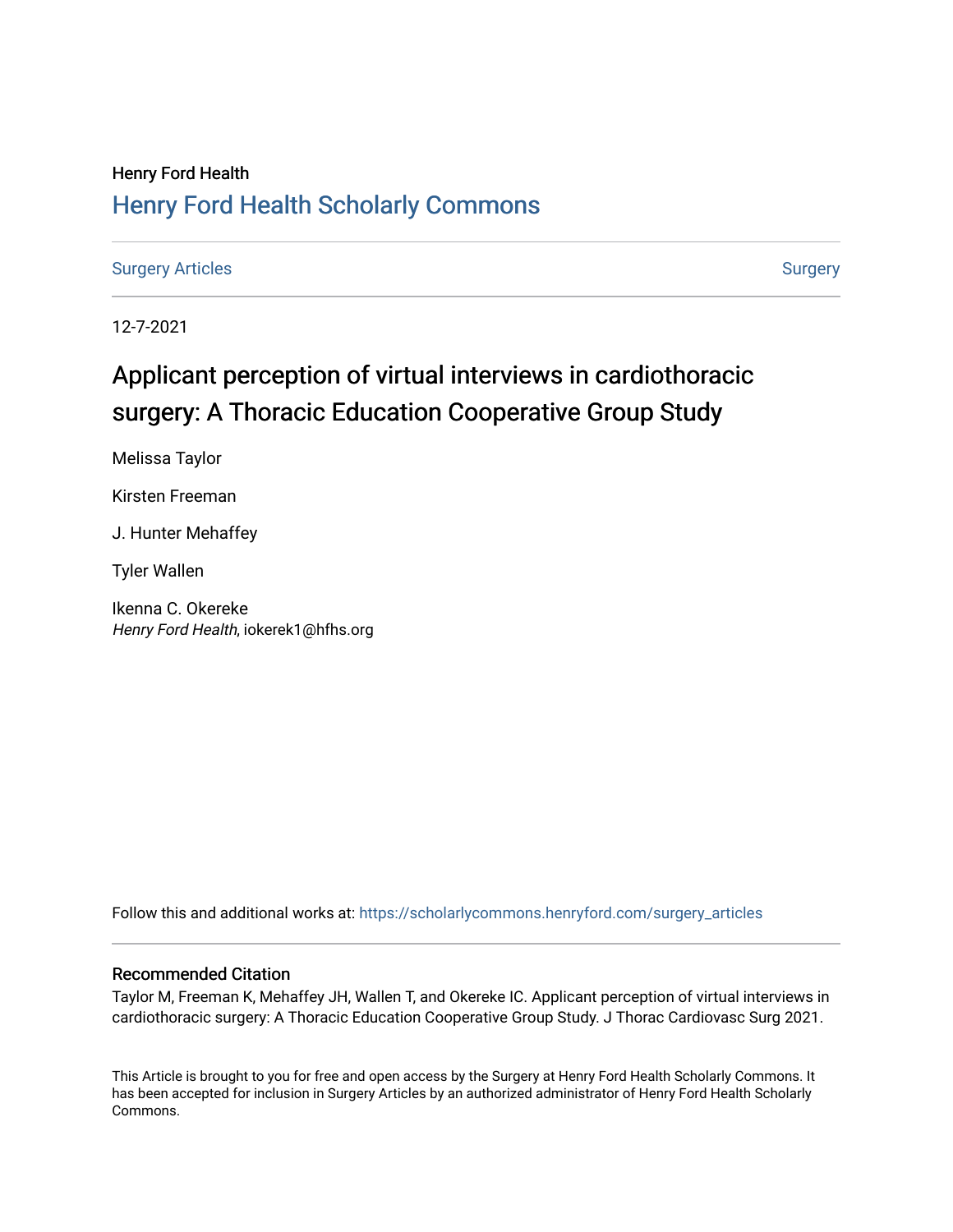# Taylor et al Education

# Applicant perception of virtual interviews in cardiothoracic surgery: AThoracic Education Cooperative Group Study

Melissa Taylor, MD,<sup>a</sup> Kirsten Freeman, MD,<sup>b</sup> J. Hunter Mehaffey, MD, MSc, Tyler Wallen, DO,<sup>b</sup> and Ikenna C. Okereke, MD<sup>d</sup>

### ABSTRACT

Objectives: Cardiothoracic programs used virtual interviews exclusively this year. As programs consider using virtual interviews permanently, our goal was to evaluate the experience of applicants with virtual interviews.

**Methods:** All 2020-2021 traditional cardiothoracic fellowship applicants received an anonymous electronic survey after the Match process ended. The survey assessed the number of interviews, strengths, and inadequacies of virtual interviews and factors that affected rank decision.

Results: Forty-three percent of applicants responded (60/139). The average number of interviews was 16.0. Eighty percent (48/60) of respondents successfully matched. Eighty-seven percent (52/60) of respondents had a favorable experience with virtual interviews, and 97% (58/60) found them to be convenient. However, only 50% (30/60) were able to evaluate a program fully. Respondents who matched were more likely to have a favorable experience ( $P = .02$ ), but not more likely to be able to evaluate a program fully  $(P = .35)$ . The most valued aspect was the informal meet and greet session with fellows (4.2 of 5). The least valued aspect was the program's social media site (2.0 of 5). The factors most frequently used to decide ranking were case numbers by 92% (55/60) and culture/personality by 82% (49/60).

**Conclusions:** Virtual interviews were perceived more favorably compared with last year, but half of applicants were still unable to evaluate a program fully. Fellow interactions were the most popular aspect of virtual interviews. As programs consider using virtual interviews permanently, more exposure to current trainees and a more robust social media/online presence will improve favorability. (J Thorac Cardiovasc Surg 2021; :1-8)



Rate at which program factors were adequately displayed during virtual interviews.

#### CENTRAL MESSAGE

Applicants have increasingly favored virtual interviews over time. Case numbers were thought to be portrayed well during virtual interviews, whereas the lifestyle was displayed poorly.

#### **PERSPECTIVE**

Applicants were more likely to prefer virtual interviews over an in-person format. The most important component of the virtual process was interaction with current trainees. The most important program characteristics needed to rank a program were case number, level of autonomy, program culture, and staff personality. Programs should consider permanently using a virtual component to interviews.

See Commentary on page XXX.

From the <sup>a</sup>Division of Cardiothoracic Surgery, University of Texas Medical Branch, Galveston, Tex; <sup>b</sup>Division of Thoracic and Cardiovascular Surgery, University of Florida, Gainesville, Fla; <sup>c</sup>Division of Cardiac and Thoracic Surgery, University of Virginia, Charlottesville, Va; and <sup>d</sup>Department of Surgery, Henry Ford Health System, Detroit, Mich.

0022-5223/\$36.00

Copyright  $@ 2021$  by The American Association for Thoracic Surgery <https://doi.org/10.1016/j.jtcvs.2021.11.074>

The Coronavirus Disease 2019 (COVID-19) pandemic has uprooted all aspects of life worldwide for the past 18 months. The traditional cardiothoracic fellowship match process was no exception. Our group has previously reported on the effects of changing from an in-person interview process to a virtual format halfway through the

Scanning this QR code will take  $\blacktriangleright$ you to the table of contents to access supplementary information.

The Journal of Thoracic and Cardiovascular Surgery  $\cdot$  Volume  $\blacksquare$ , Number  $\blacksquare$ 

Institutional Review Board Approval was obtained (#20-169, 4/28/2021).

Received for publication Aug 3, 2021; revisions received Nov 9, 2021; accepted for publication Nov 12, 2021.

Address for reprints: Ikenna C. Okereke, MD, System Director of Thoracic Surgery, Department of Surgery, Henry Ford Health System, 2799 W Grand Blvd, Detroit, MI 48202 (E-mail: [ikokerek@utmb.edu\)](mailto:ikokerek@utmb.edu).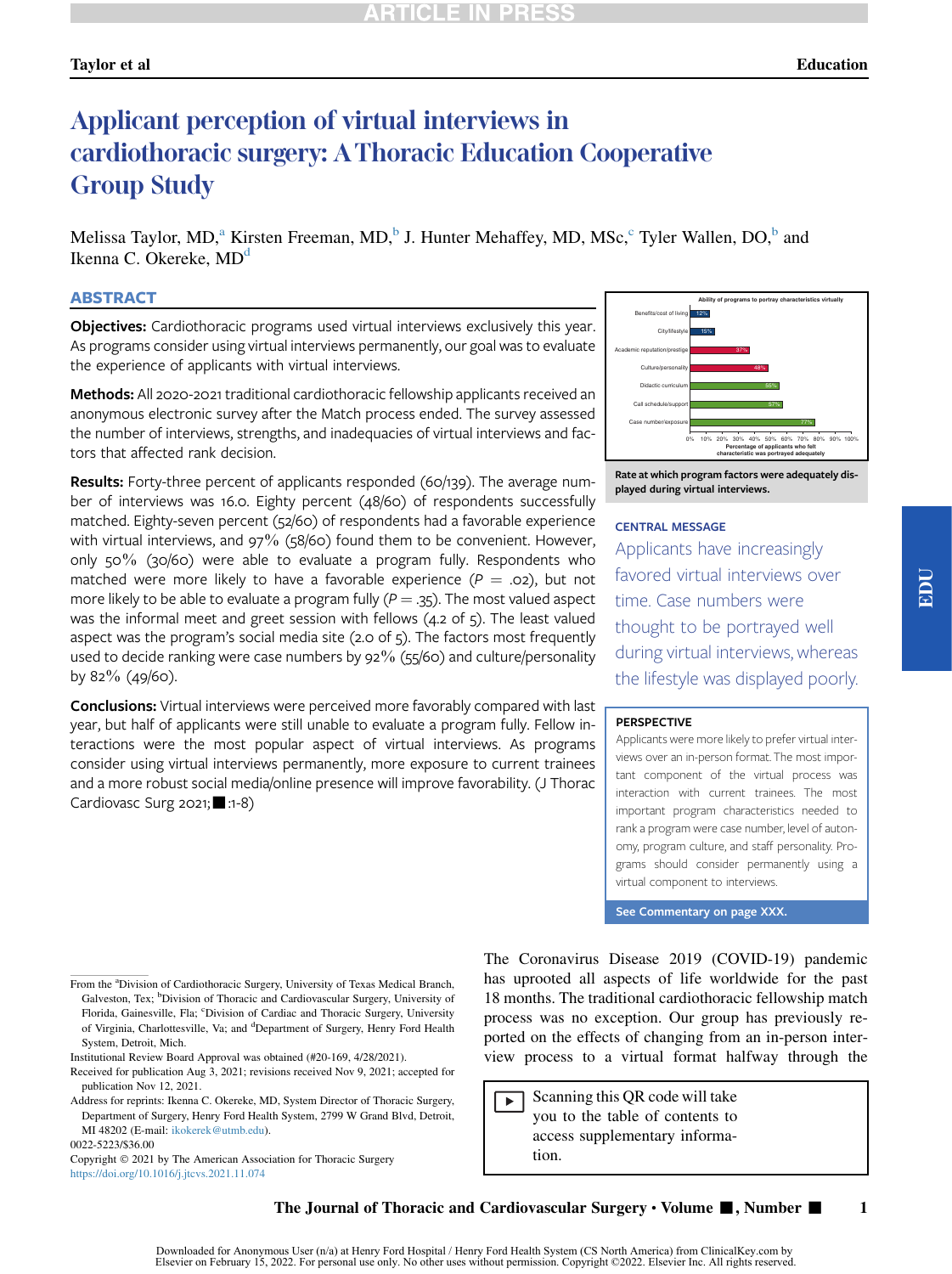# **ARTICLE IN PR**

# Abbreviations and Acronyms  $COVID-19 = Cononavirus Disease 2019$

recruitment season last year.<sup>[1](#page-7-0)</sup> This survey-based study demonstrated that applicants strongly favored an inperson component to interviews, highlighting potential deficiencies in the virtual interview process. Several other studies have examined this issue, including recent articles that have highlighted strategies to create an effective virtual interview process. $2,3$  $2,3$  In particular, the website and social media presence of training programs have been examined for areas for improvement.

As individuals have become more comfortable with the use of video conferencing, there are still questions about the best format and most effective aspects of the virtual interview process. In addition, many institutions are consid-ering use of the virtual interview process permanently.<sup>[7](#page-8-2),[8](#page-8-3)</sup> As such, our goal was to determine the perception of applicants to the virtual interview process during the 2020-2021 traditional cardiothoracic surgery fellowship interview cycle. This season was the first fully virtual cycle in the history of the match process, and we sought to identify the aspects of the virtual interview process that were viewed most and least favorably.

#### MATERIAL AND METHODS

#### Population

In collaboration with the Thoracic Education Cooperative Group, this study was conducted after Institutional Review Board approval was obtained (Institutional Review Board #20-169, 4/28/2021). After completion of the 2020-2021 National Resident Matching Program Thoracic Surgery MATCH for the 2022 appointment year, a list of all applicants was obtained from the Thoracic Surgery Directors Association and institutional sources. The list included all matched and unmatched applicants who had applied to at least 1 program registered in the MATCH.

#### Survey

An anonymous online survey was emailed to all applicants using a Google Forms platform ([Table 1\)](#page-3-0). Applicants were asked about the number of interviews attended, perceptions about the adequacy of the virtual interview format, and factors that affected their ranking choices. Additionally, demographic information and success in matching were also recorded. The survey was sent to applicants immediately after Match day on May 12, 2021.

#### Statistical Analysis

Descriptive analyses were performed on the basis of survey responses. All survey responses were included in the results. Likert scale questions were asked concerning the adequacy of evaluating a program during the virtual process, the strengths of the virtual process, and how important a particular factor was in determining rank order. All Likert scales ranged from 1 to 5, with 1 being the least positive response to the question and 5 being the most positive response. For all Likert scale questions, a score of 4 or 5 was considered a positive response. For all Likert scale questions, independent  $t$  test analyses were used to compare results. For comparative statistics, chi-square and independent  $t$  test analyses were used. Informed consent was obtained for each participant in the study.

### RESULTS

#### Demographics

A total of 43% (60/139) of applicants responded to the survey. Demographics are listed in [Table 2.](#page-4-0) Sixty-eight percent (41/60) of respondents were male. The racial distribution of respondents was 65% White (39/60), 15% Asian (9/60), 8% Hispanic (5/60), 3% African American (2/60), and 8% unknown (5/60). Respondents identified as married or in a committed partnership in 75% (45/60) of cases. Thirty-three percent of respondents had children.

#### Experience

Ninety-five percent (57/60) of interviews were performed in a single day. The mean number of days taken off was 6.0 (0-27 days). The average number of interviews attended by each respondent was 16.0. Seventy-eight percent (47/60) of respondents interviewed at more than 10 programs. Respondents who were applying for the first time attended a similar number of interviews as respondents who were reapplying  $(15.1 \text{ vs } 17.1, P = .15).$ 

#### Ranking and Matching

Eighty percent (48/60) of respondents successfully matched. Of those who matched, 17% (8/48) matched at a program at which they had prior clinical experience. Fifty-two percent (25/48) matched into 1 of their top 3 choices. Respondents who were applying for the first time and those reapplying had an identical rate of successfully matching at 80%. Respondents who interviewed at more than 10 programs were more likely to match successfully than those who interviewed at 10 or less programs (91% vs  $38\%, P < .01$ ).

# Strengths and Deficiencies of the Virtual Interview Process

Respondents found virtual interviews to be convenient in 97% (58/60) of cases. Eighty-seven percent (52/60) of respondents had a favorable experience with virtual interviews. Respondents who matched were more likely to have a favorable experience compared with those who did not match (92% vs 50%,  $P = .02$ ).

Fifty percent (30/60) of respondents thought that they were able to evaluate programs fully during the virtual interview process. Respondents who matched had a similar rate of evaluating programs fully compared with respondents who did not match  $(52\% \text{ vs } 42\%, P = .51)$ .

The most valued aspect of the virtual interview process was the informal meet and greet with the current trainees (4.2 of 5), followed by the formal interview with the current trainee (4.1 of 5), the conference call with the attendings (3.2 of 5), the prerecorded video (3.1 of 5), and the reference to the program's social media site (2.0 of 5).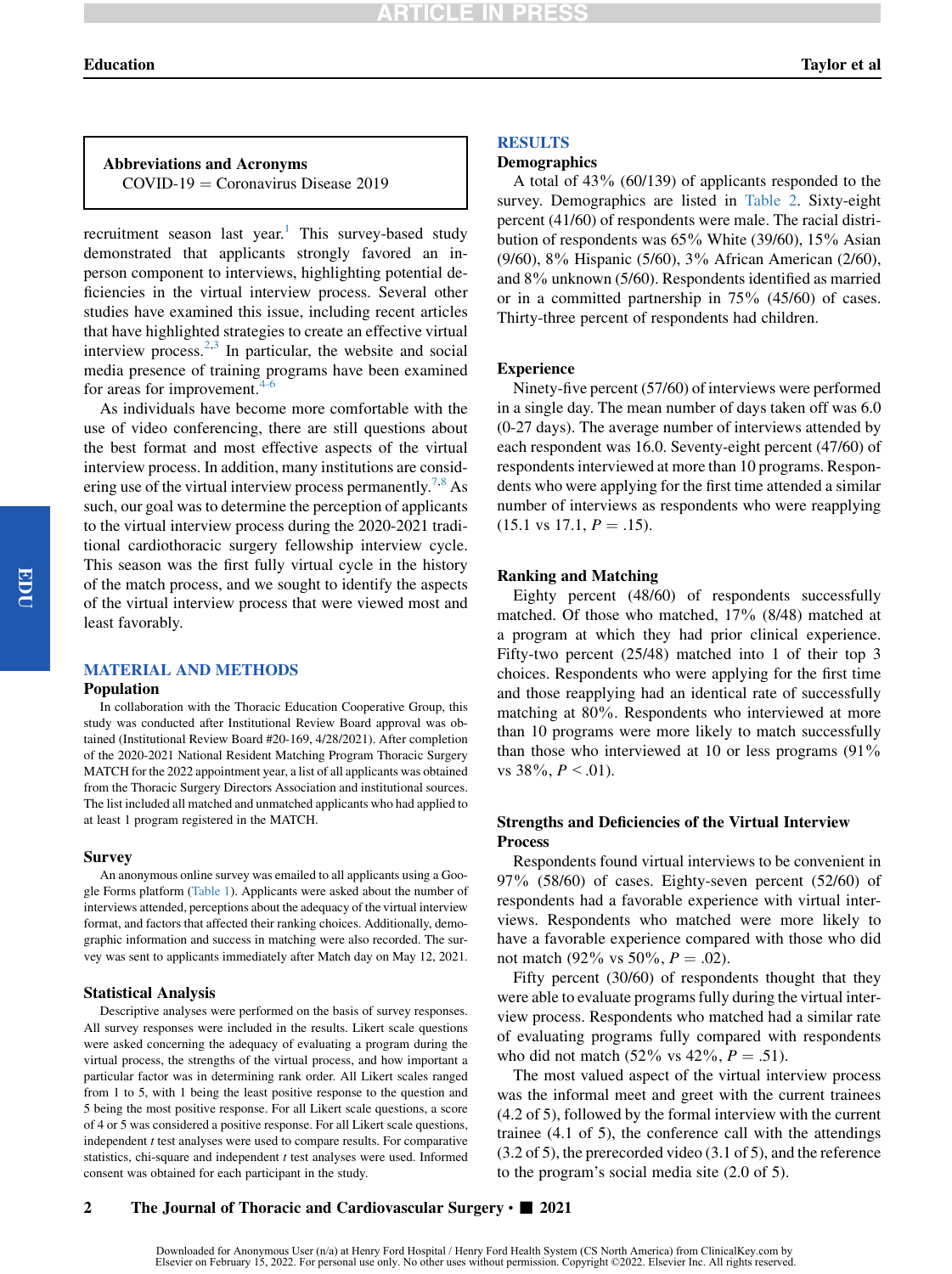# Taylor et al Education

#### <span id="page-3-0"></span>TABLE 1. Survey questions

Table 1: Questionnaire

- 1. How many programs did you interview with for the 2022 Thoracic Surgery National Resident Matching Program Match? (Fill in the blank)
- 2. Did you apply for the 2021 Thoracic Surgery Match?
	- a. Yes
	- b. No

3. For each program, over how many days were your interviews performed on average?

- a. ½ d
- b. 1 d
- c. 2 d
- d. Other

4. How many days did you take time off from work for interviews? (Fill in the blank)

Please rank the following questions: (1: strongly disagree, 2: disagree, 3: neutral, 4: agree, 5: strongly agree).

5. I had a favorable experience with the virtual interviews I took part in.

- 6. I felt I was able to fully evaluate a program through virtual interviews.
- 7. I found virtual interviews to be convenient.
- 8. Did you ultimately match at a program this cycle?
	- a. Yes
	- b. No (skip questions 9 and 10)
	- c. Other: I obtained an ACGME accredited Thoracic position outside of the MATCH
- 9. If you did match, did you match at a program in which you had prior in person experience or a clinical rotation?
	- a. Yes
	- b. No
- 10. Did you rank this same program in your top 3?
	- a. Yes
	- b. No

The following 4 questions inquire about demographics and are completely voluntary. You may skip these questions if desired.

- 11. What is your sex?
	- a. Male
	- b. Female
	- c. Other
- 12. What is your race?
	- a. Black or African American
	- b. American Indian or Alaskan Native
	- c. Asian, Native Hawaiian, or Pacific Islander
	- d. Hispanic/Latino
	- e. White/Caucasian
	- f. Other
- 13. What is your marital status?
	- a. Married or committed partnership
	- b. Widowed/Widower
	- c. Divorced/Separated
	- d. Single
- 14. Do you have children or dependents?
	- a. Yes
	- b. No

Evaluating components of a fellowship virtually. Rate each of the following interactions on providing the most helpful representation of a fellowship program (1 least helpful, 3 neutral, 5 most helpful). If you did not experience any of these interactions during virtual format, please skip.

- 15. Individual virtual interviews with fellows
- 16. Conference call with fellows AND faculty/staff
- 17. Informal group virtual meeting with fellows AND applicants
- 18. Social media interactions (eg, Twitter, Instagram, Doximity)
- 19. Prerecorded video of the fellows and program
- 20. Please select the 3 most important factors in ranking a program
	- a. The city/lifestyle
	- b. Call schedule/support staff/workload
	- c. Available didactics/conference exposure/curriculum

(Continued)

#### The Journal of Thoracic and Cardiovascular Surgery  $\cdot$  Volume  $\blacksquare$ , Number  $\blacksquare$  3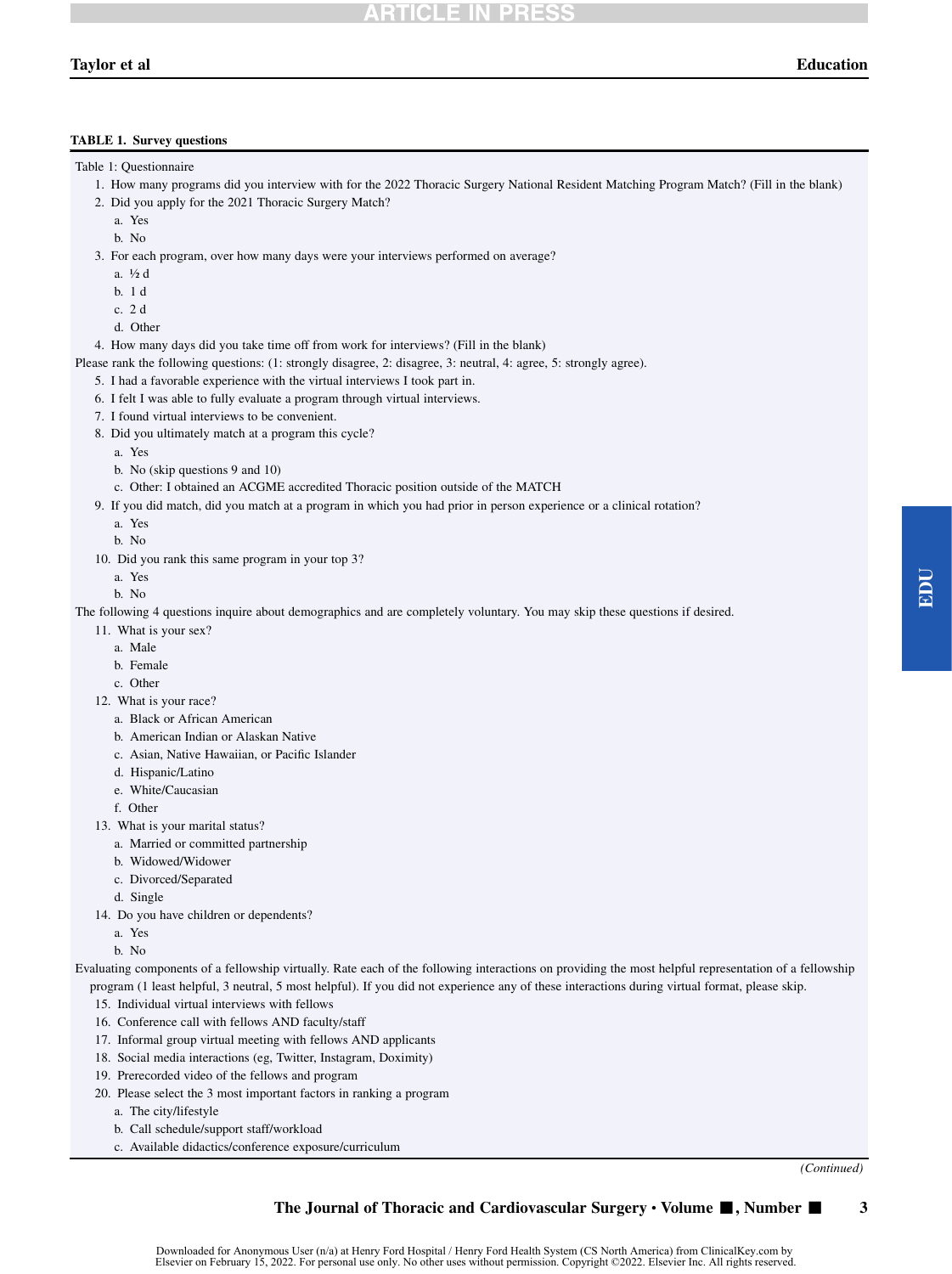#### TABLE 1. Continued

| d. Reputation                                                                              |
|--------------------------------------------------------------------------------------------|
| e. Case numbers/exposure                                                                   |
| f. Culture/faculty/staff personality                                                       |
| g. Benefits/cost of living                                                                 |
| 21. Please select the 3 factors MOST adequately portrayed in the virtual interview process |
| a. The city/lifestyle                                                                      |
| b. Call schedule/support staff/workload                                                    |
| c. Available didactics/conference exposure/curriculum                                      |
| d. Reputation                                                                              |
| e. Case numbers/exposure                                                                   |
| f. Culture/faculty/staff personality                                                       |
| g. Benefits/cost of living                                                                 |
| 22. Would you prefer interviews be performed:                                              |
| a. Virtual only                                                                            |
| b. In person only                                                                          |
| c. Combination of virtual/in person                                                        |
|                                                                                            |

ACGME, Accreditation Council for Graduate Medical Education.

Despite the convenience, 63% (38/60) of respondents ideally would have preferred their interview to have both in-person and virtual components. Thirty percent (18/60) preferred a completely virtual process, and only 7% (4/ 60) wanted a completely in-person experience ([Figure 1\)](#page-4-1).

### Factors Most Adequately Portrayed

[Figure 2](#page-5-0) shows the frequency at which characteristics of a program were adequately portrayed during the virtual process. Respondents thought that the characteristic most frequently portrayed adequately was the case number/exposure in 76% (46/60) of cases. The characteristics of a program that were least frequently portrayed adequately were the city/lifestyle in 15% (9/60) of cases and benefits/cost of living in 12% (7/60) of cases. In this year's survey, respondents thought that the culture and personality of a program were portrayed adequately in 48% (29/60) of cases. In last year's survey, the culture and personality were portrayed adequately in only 19% of cases.

#### <span id="page-4-0"></span>TABLE 2. Applicant demographics

| Male                             | $68\%$ (41/60) |
|----------------------------------|----------------|
| Race                             |                |
| White                            | $65\%$ (39/60) |
| Asian                            | $15\%$ (9/60)  |
| Hispanic                         | $8\%$ (5/60)   |
| African American                 | $3\%$ (2/60)   |
| Unknown                          | $8\%$ (5/60)   |
| Marital status                   |                |
| Married or committed partnership | $77\%$ (46/60) |
| Single                           | $18\%$ (11/60) |
| Divorced or separated            | $5\%$ (3/60)   |
| Have children/dependents         | $33\%$ (20/60) |
| Matched successfully             | $80\%$ (48/60) |

#### Factors Most Important in Ranking Decision

[Figure 3](#page-5-1) shows the most important factors respondents used to rank programs. The factors most frequently used were case numbers in 92% (55/60) of cases and culture/personality in 82% (49/60) of cases. The factors least frequently used were the didactic schedule in 13% (8/60) of cases and the benefits/cost of living in  $5\%$  (3/60) of cases.



#### <span id="page-4-1"></span>**PREFERRED INTERVIEW FORMAT PER APPLICANTS**

# 4 The Journal of Thoracic and Cardiovascular Surgery  $\cdot$   $\blacksquare$  2021

Downloaded for Anonymous User (n/a) at Henry Ford Hospital / Henry Ford Health System (CS North America) from ClinicalKey.com by Elsevier on February 15, 2022. For personal use only. No other uses without permission. Copyright ©2022. Elsevier Inc. All rights reserved.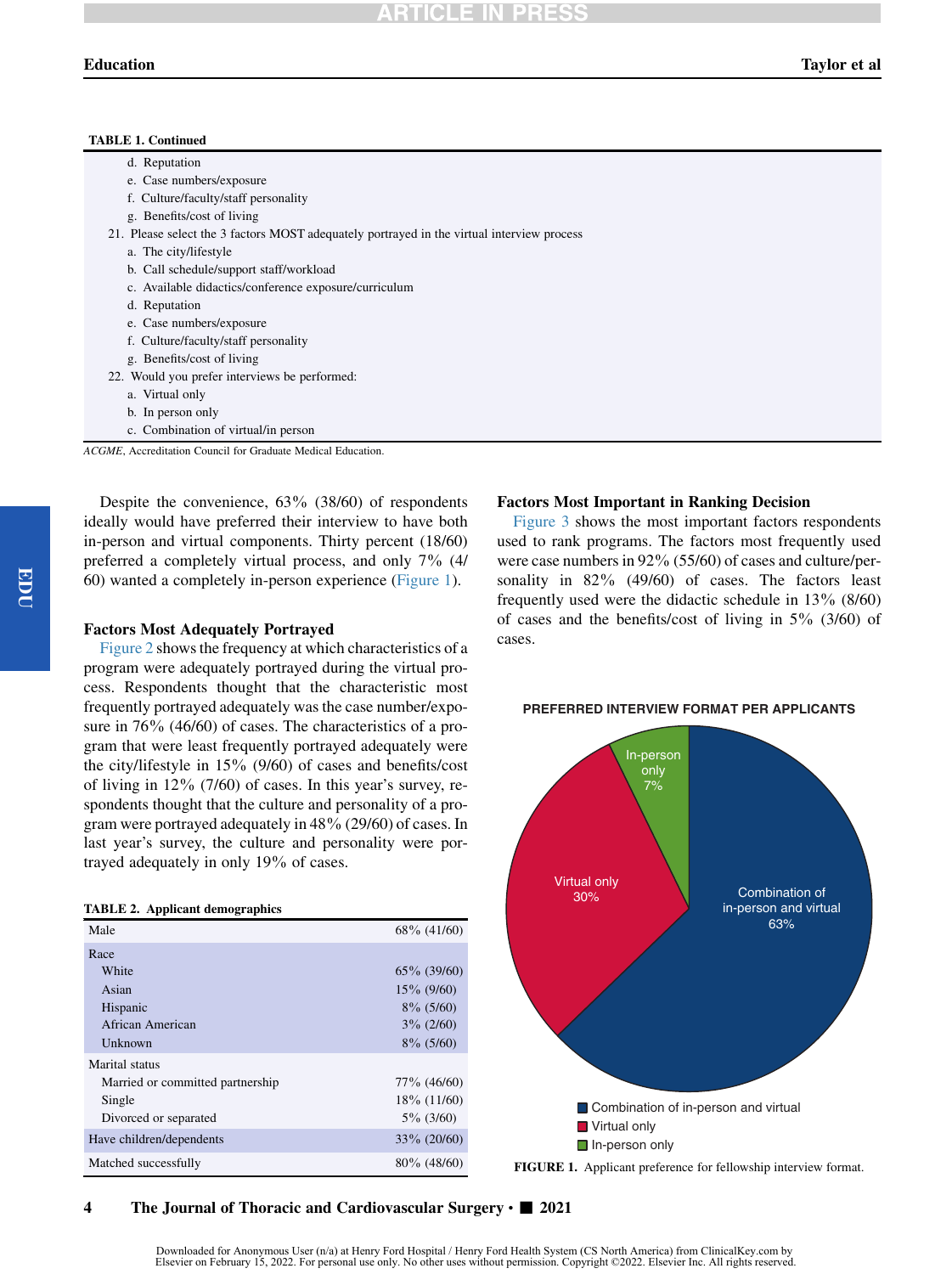<span id="page-5-0"></span>

FIGURE 2. Frequency at which characteristics of a program were adequately portrayed during the virtual interview process.

### DISCUSSION

Before the COVID-19 pandemic, thoracic surgery fellowship interviews were almost exclusively performed using an in-person format. The process of in-person interviews was considered the best method for applicants to familiarize themselves with a program.<sup>[9](#page-8-4)</sup> Previous studies have shown that applicants consistently did not think they could fully evaluate a "fit" for themselves virtually.<sup>[10](#page-8-5)</sup> For the 2019-2020 cardiothoracic surgery fellowship interview season, the pandemic required programs to convert to a

virtual format in mid-season. During this transition, only 29% of applicants could adequately evaluate a program virtually.<sup>[1](#page-7-0)</sup> Our current study indicated that this year's applicants had a favorable experience in 87% of cases and were able to evaluate a program fully in 50% of cases. This trend is likely the result of improved preparation by programs and increased familiarity with the virtual format by everyone.<sup>11,[12](#page-8-7)</sup> This trend also shows that there may be value in continuing with a virtual format as a component of the interview process.

<span id="page-5-1"></span>

FIGURE 3. Factors critical for applicants to rank a program.

# The Journal of Thoracic and Cardiovascular Surgery  $\cdot$  Volume  $\blacksquare$ , Number  $\blacksquare$  5

EDU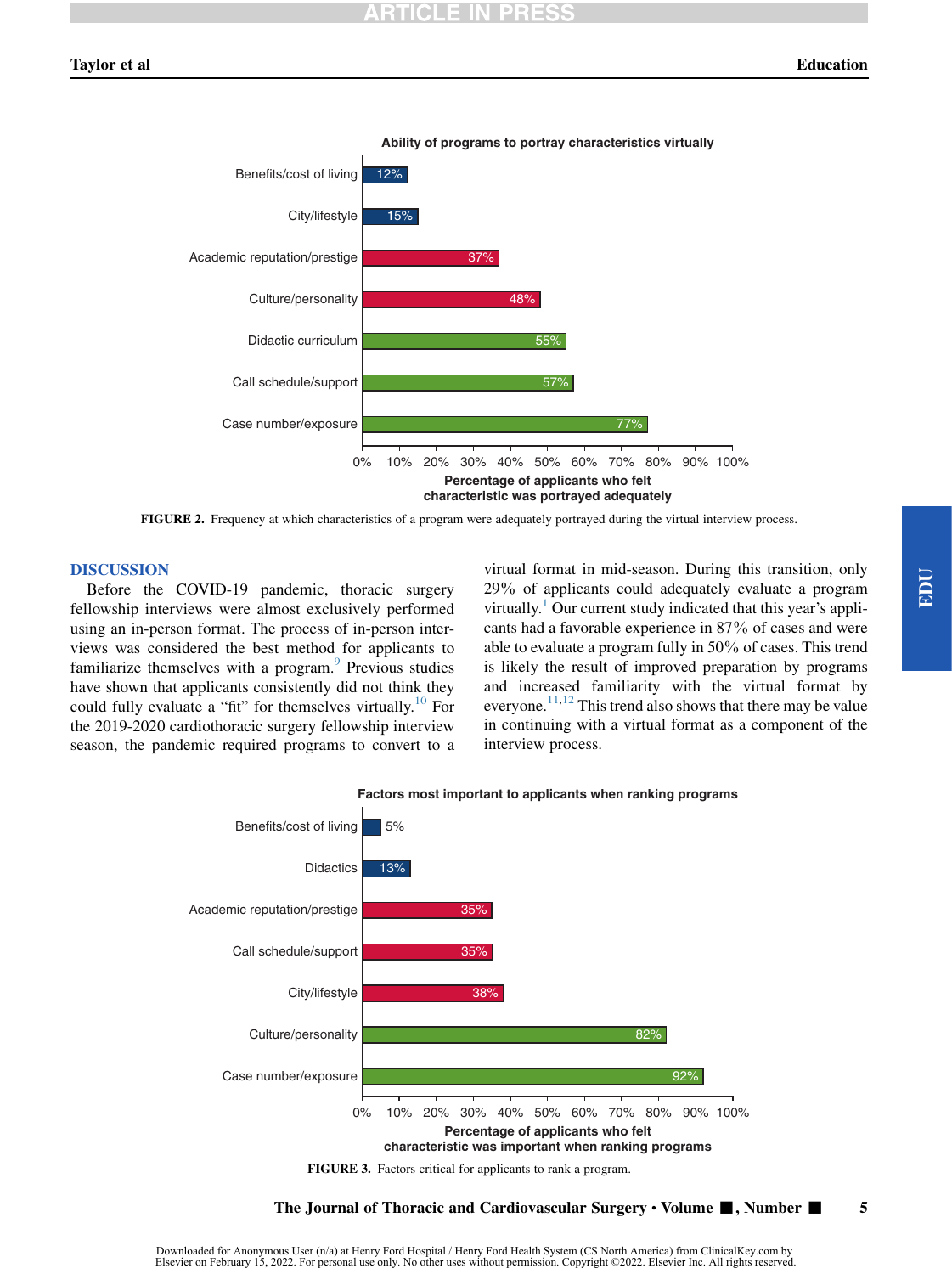<span id="page-6-0"></span>

**Applicants feel that the virtual interview process is convenient. Interaction with current trainees was the most popular aspect of virtual interviews.**

### TECoG–Thoracic Education Cooperative Group

FIGURE 4. Preferred interview format and ability of characteristics to be portrayed during interview process. TECoG, Thoracic Education Cooperative Group.

Program websites are a critical component of an initial evaluation by applicants. A recent study showed that applicants used program websites to determine key elements of that program, including faculty profiles, rotation schedules, current trainee information, and practice location of graduates. $^{13}$  $^{13}$  $^{13}$  A review of cardiothoracic training program websites at the beginning of the pandemic determined that 100% of websites were suboptimal. In fact, approximately 60% of program websites contained less than half of the relevant content that applicants sought.<sup>[14](#page-8-9)</sup> In the future, programs should focus on making their websites more comprehensive and updated with the relevant information that applicants seek.

Our study showed that the culture/lifestyle of a program was influential in how applicants ranked programs, but there was a wide gap between how important culture/lifestyle was to applicants compared with how well applicants thought it was portrayed during interviews. This gap exposes an opportunity for programs to improve the interview process by highlighting the culture of a program more adequately. Use of social media and vignettes about the trainees and their families and pictures of gatherings outside the hospital should help to make applicants more aware of a program's culture.<sup>15,[16](#page-8-11)</sup>

Our study demonstrated that applicants found that the informal group meeting with the current trainees was the most helpful aspect of the virtual interview. Applicants likely thought that they could have open conversations with current trainees about their level of autonomy in the operating room, the ability of the faculty to teach, and the overall level of trainee satisfaction with the program. This preference has been seen in other studies and emphasizes the importance that applicants place on interacting with people closer in training level to themselves. A urology residency study indicated that 64% of respondents thought that interactions with current residents were the most important part of the interview day. $17$  In the future, virtual interviews may be enhanced by expanding the role of current trainees during the process. Many programs do not have their current trainees conduct one-on-one interviews during the process. Our data suggest, however, that a formal interview between a trainee and an applicant may be effective and received well by applicants.

We believe that the experiences of virtual formats by applicants in our study argue that there should be at least a component of the interview process that is virtual. The benefits of a virtual format include the elimination of travel time, which is subject to uncontrollable variables such as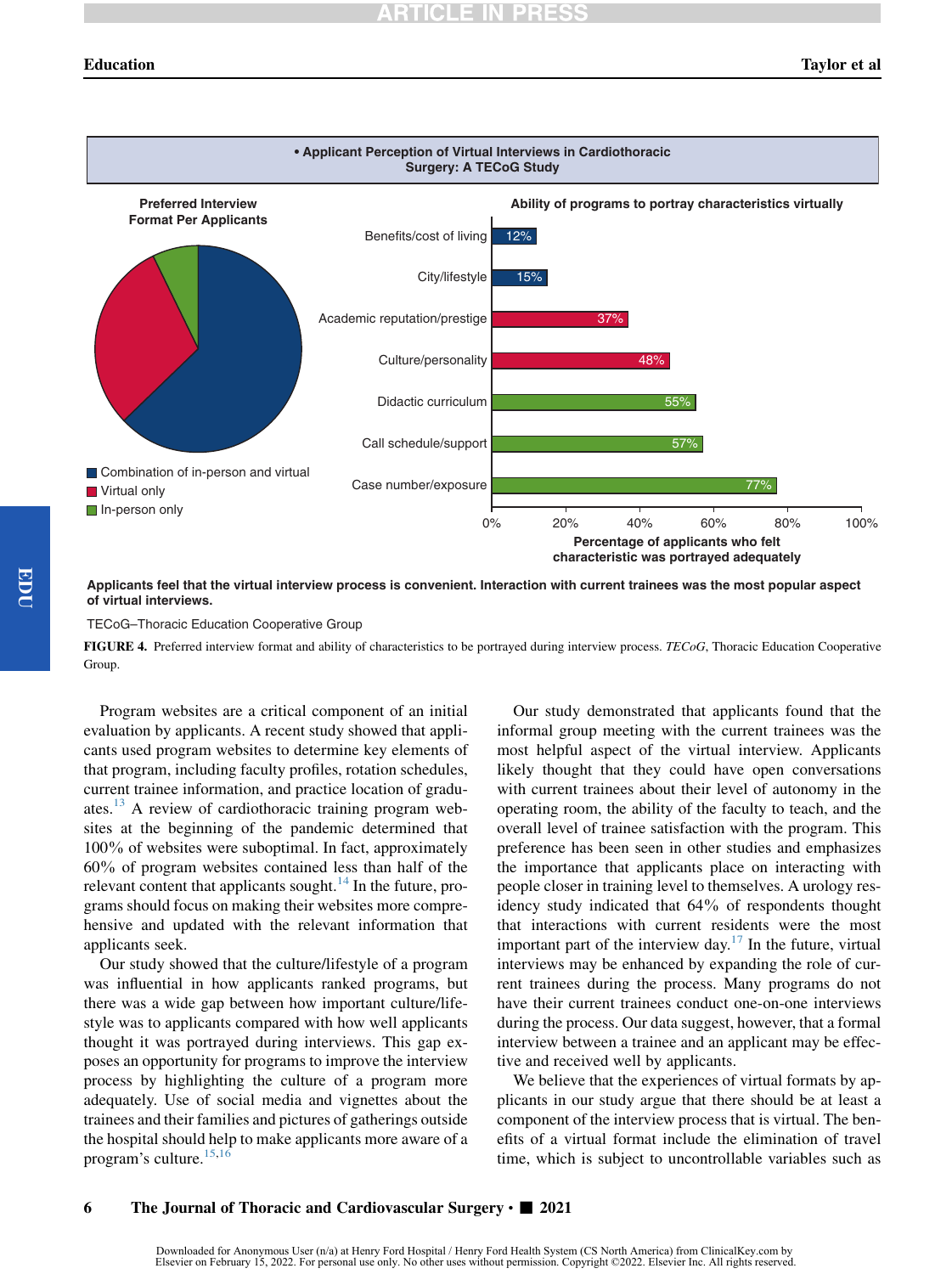<span id="page-7-2"></span>

VIDEO 1. Applicant perception of virtual interviews narrated by Melissa Taylor, MD. Video available at: [https://www.jtcvs.org/article/S0022-](https://www.jtcvs.org/article/S0022-5223(21)01702-5/fulltext) [5223\(21\)01702-5/fulltext](https://www.jtcvs.org/article/S0022-5223(21)01702-5/fulltext).

the weather and the costs associated with travel.<sup>[18](#page-8-13)</sup> Applicants also have a fair amount of comfort with electronic communication, and connectivity or disruption issues do not appear to be major drawbacks for most young people. Our study revealed that applicants who interviewed at 11 or more programs were more likely to match successfully than those who interviewed at 10 or less programs. Because most interview processes include an informal gathering the day before, applicants would typically require weeks of time off from their training program to attend that number of interviews. In a virtual format, conversely, many applicants can maintain their usual resident obligations without missing the entire workday. In addition, the expense to applicants is reduced tremendously with the virtual format. Previous literature estimated that in 2020 applicants could save up to \$6000 with virtual-only interviews. The same study estimated that programs could save approximately \$9000 by converting to virtual interviews.<sup>[19](#page-8-14)</sup> Future use of virtual formats as a screening process for both applicants and programs would be ideal. Virtual interviews could be followed by in-person interviews reserved for the top applicants. Many institutions follow this paradigm when considering faculty to hire, and it seems that this process would be successful for cardiothoracic surgery interviews as well. However, it is important that a standardized hybrid interview process be adopted by every program to make the system as fair as possible for all programs.

#### Study Limitations

There were some limitations to our study. We had a 43% response rate, but this rate is higher than in most national surveys concerning resident education. The demographic information of our respondents and the entire applicant group were similar. For the entire applicant group, 70.2% were male and 60.4% were White. For our respondent group, 68% were male and 65% were White. In addition, 80% of respondents matched, which is higher than the 59.1% match rate reported by the National Resident

Matching Program.<sup>[20](#page-8-15)</sup> We found that individuals who did match had a more favorable experience in virtual interviews than those who did not match. Our respondents may have regarded virtual interviews more favorably because they successfully matched at a higher rate than the national average. Of note, 97% of applicants found virtual interviews to be convenient, so it appears there is a strong affinity in this generation toward the virtual format. Also, we did not ask about specific platforms, their ease of use, and the level of functionality and reliability during virtual interviews (eg, Microsoft Teams, Zoom, Skype). We expect that most users felt very comfortable with the logistics of virtual interviews because most training programs have been using virtual conferencing and meetings for more than 12 months now. Several articles in the COVID-19 era have been published on optimizing the technical aspects of a virtual interview. $21,22$  $21,22$ 

# **CONCLUSIONS**

Our study showed that applicants have become more familiar with virtual interviews and regard them more favorably now compared with last year ([Figure 4](#page-6-0)). Programs still do not portray their culture and personality well, however, and this aspect of a program is very important to applicants ([Video 1\)](#page-7-2). Virtual interviews could be enhanced by creating more comprehensive websites and social media pages. In the future, a virtual component to the interview process may become permanent.

For this upcoming season, the Thoracic Surgery Directors Association has recommended that all interviews for integrated, 4/3, and congenital cardiac surgery fellowships be done virtually. The recommendations for the traditional program application cycle beginning in February 2022 will be made later.

#### Conflict of Interest Statement

The authors reported no conflicts of interest.

The *Journal* policy requires editors and reviewers to disclose conflicts of interest and to decline handling or reviewing manuscripts for which they may have a conflict of interest. The editors and reviewers of this article have no conflicts of interest.

The authors thank the members of the Thoracic Education Cooperative Group for assistance with the survey delivery and manuscript preparation.

#### <span id="page-7-0"></span>References

- 1. Taylor M, Wallen T, Mehaffey JH, Shirafkan A, Brescia A, Freeman K, et al. Interviews during the pandemic: a Thoracic Education Cooperative Group and Surgery Residents project. Ann Thorac Surg. Published online March 25, 2021; <https://doi.org/10.1016/j.athoracsur.2021.02.089>
- <span id="page-7-1"></span>2. [Day RW, Taylor BM, Bednarski BK, Tzeng CD, Gershenwald JE, Lee JE, et al.](http://refhub.elsevier.com/S0022-5223(21)01702-5/sref2) [Virtual interviews for surgical training program applicants during COVID-19:](http://refhub.elsevier.com/S0022-5223(21)01702-5/sref2) [lessons learned and recommendations.](http://refhub.elsevier.com/S0022-5223(21)01702-5/sref2) Ann Surg. 2020;272:e144-7.

The Journal of Thoracic and Cardiovascular Surgery  $\cdot$  Volume  $\blacksquare$ , Number  $\blacksquare$